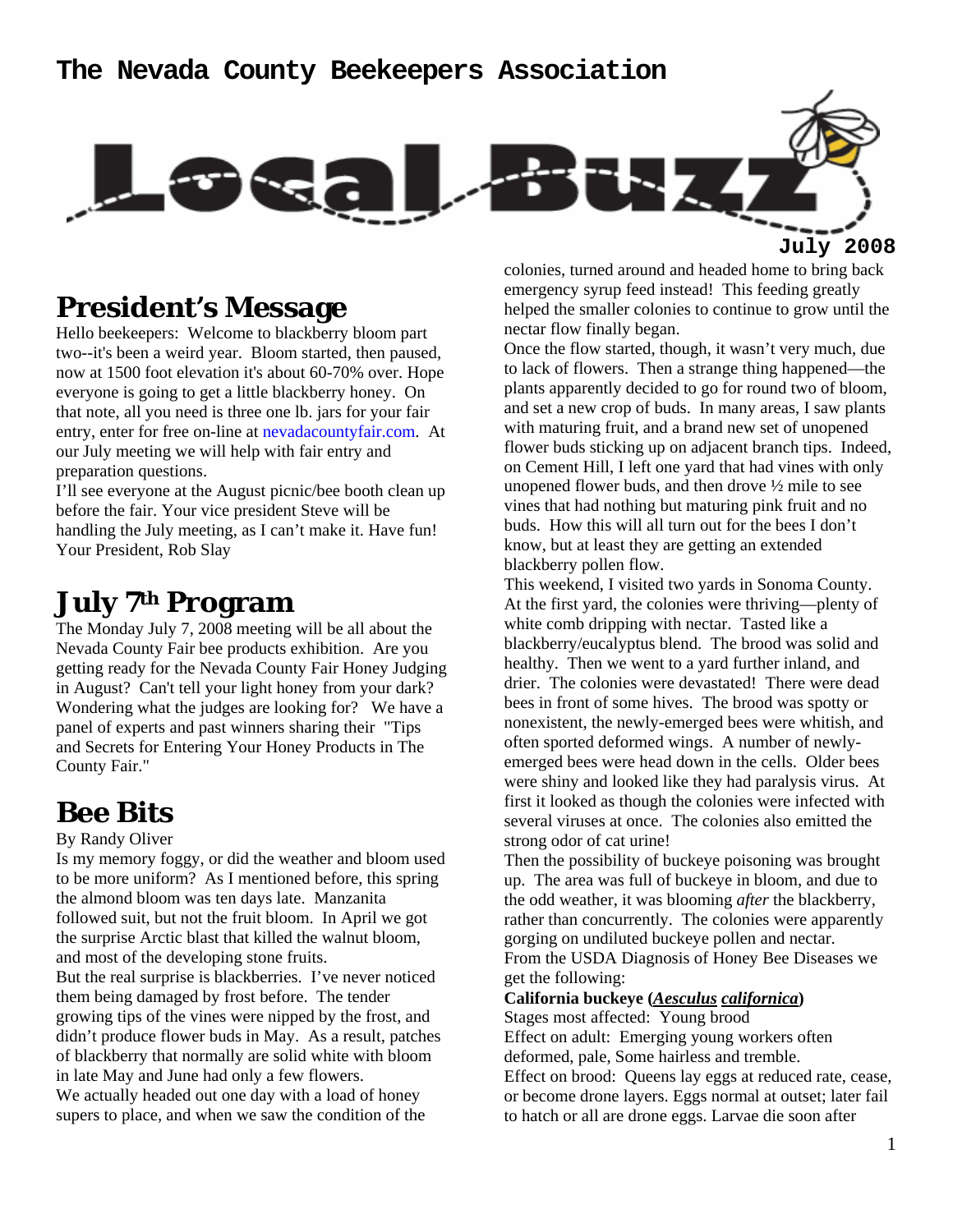hatching and disappear. Little or no capped brood; if present, scattered. Effect on colony: Weakened or killed. May be many dead bees near entrance. Supersedure of queen may fail. Other sources indicate that buckeye poisoning appears similar to paralysis virus and deformed wing virus. So be aware in your own apiaries. The effect may linger, due to stored pollen. I'm not sure as to the toxicity of the nectar, as most references are based upon hearsay, rather than data. The poor affected beekeeper is going to try to remove the toxic pollen and nectar, and then feed syrup and pollen supplement to attempt to dilute the alkaloid toxin. One thing about beekeeping—you can keep bees all your life, yet still be surprised by something new every year! Randy Oliver



# **For Sale**

For Sale: Country Rubes Combo Screened Bottom Boards Special NCBA Club Price! Call Janet for details. 530-913-2724 or email at rubes@countryrubes.com.

## **June Minutes**

Pres. Rob Slay opened with Q&A. A frame of brood affected by American Foulbrood displayed sunken cell caps, many with tiny holes off center, spotty irregular pattern and a distinctive odor. Nosema ceranae mayn't be involved in most disappearing hives, and Fumagillin may not be effective against Nosema. Finance Janet B: May Bal \$1519.71; Exp\$9.68; Inc\$262.50; May End Bal \$1772.53. Randy: Insects don't produce antibodies to foreign antigens so bees immune systems are limited. SIR- short interfering RNA, can produce an immediate immunity. Signup sheet for fair Bee Booth now circulating. PROGRAM: Video Green Propolis production in Brazil. Jack Meeks, sec

### Cottage Cosmetics

A how-to guide for making fine olive oil soap and all natural personal care products using beeswax is available from local author and herbalist, Linnie McNaughton. The guide includes detailed instructions. To order send a check for \$15 to: Green Blessings 21055 Dog Bar Road Grass Valley 95949 Call (530) 906-0831 Green Blessings - Class Schedule 2008 July 13- Luxurious Lavender October - 4 Felted Pumpkins November 1 - Cheesemaking November 15 - Kitchen Cosmetics November 22 - Soapmaking December 6 - Kitchen Cosmetics for Holiday Gifts For more information & to register for classes go to secure

# **Raffle Raffle Raffle**

When you start to throw something out...remember our Bee Club. Bring your unwanted white elephants or just things that you just don't want anymore. All your contributions help support our Club. Karla Hanson, Raffle Chair

website: greenblessings.com or call Linnie at: (530) 906-0831

## **Powdered Sugar Treatment in July**

One of the best times to treat your hives with powdered sugar is just as soon as you pull your berry honey around the end of June, beginning of July, right before the thistle flow. Using Randy's Amplified Sticky method, check your sticky boards for the number of mites in the powdered sugar without doing a 24 hour count first. If you see mites, treat again in 4 days and then again, right up to the thistle flow. Intensive multiple treatments will capture most of the mites emerging from the capped brood over a space of 2 weeks. July into August is when the mite population will really start to accelerate. By knocking them down in July, you can watch your bees put on thistle honey without watching your sticky boards for mite explosions. In years before powdered sugar, our mite population build up to such a point in August that we would remove our honey supers early, just to put on Apistan. For the past two years, that July treatment allowed us to wait until September to remove our honey supers. Yes, you can use powdered sugar during a honey flow, and if you have a sudden mite explosion, intensive multiple treatments is the way to save your hives. Even though we've seen bees carry out bits of sugar during a flow, we sell to a health food store and strive to keep the sugar out of the honey.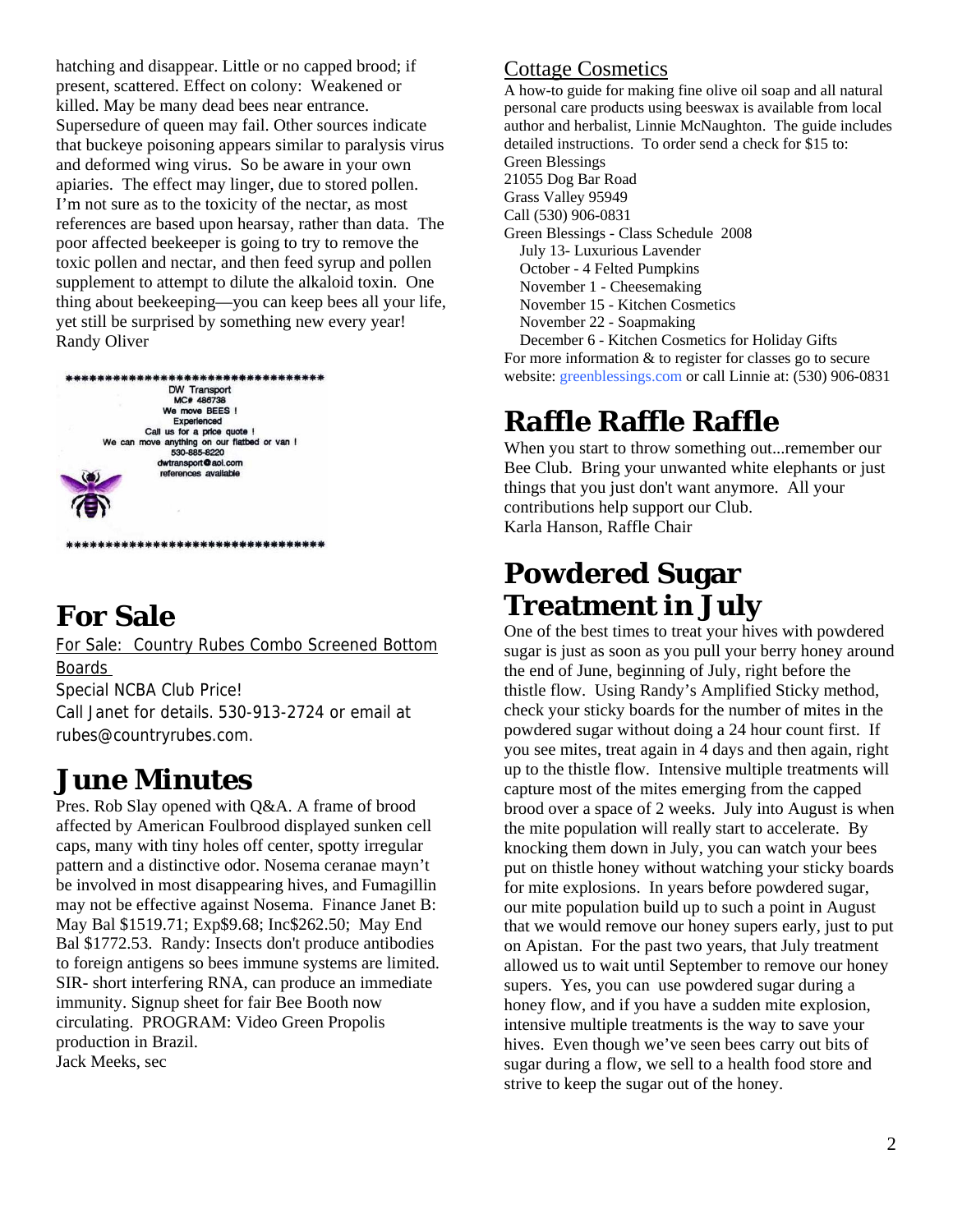### **Sacramento Beekeeping Supplies**

- Complete line of all beekeeping supplies
- Candle making supplies (molds, wicks, dyes, scents)
- Glycerin soap making supplies (soap base, molds, scents, and dyes)
- Honeycomb sheets for rolling candles (50 colors and in smooth)



# **Fair Workers Needed!**

At the time of publication, Nevada County Beekeepers People are needed W, F, Sa, Su 2-6 PM, and W, Th, Su Working at the bee booth is a blast, and doesn't require a Association Fair workers are still needed (1 each shift) to staff the bee booth during the fair, August 6-10. 6-10 PM. Call Karla Hanson at 265-3756 to sign up. whole lot of experience!



# **A Fair Experience**

Well, I entered the honey competition and won a 3rd taking the beekeeping classes twice, listening to Barbara, successfully filled 3 jars out of 6 attempts cleanly (an husband invent a carrying case for those 3 matching jars level. Randy said to bring 3 extra caps in case any place ribbon, how, I am still trying to figure out. After the honey judge guest speaker at our meeting and getting coached by Randy Oliver at the last minute, I amazing feat). Getting to the fair was a challenge, the first leg off my trip was getting down our driveway, pattern after an Olympic ski jump, and keeping those jars level. Then I had to attack Dog Bar Road and that steep incline to town. I had visions of having my and attaching it to a gimble in the car ceiling to stay

Befts wax odds d read with made equal less ntainer candle wax 2110 X Street, Sacramento, CA 95818 **(916) 451 – 2337** fax (916) 451 – 7008 email:sacbeek@cwnet.com Open Tuesday through Saturday 9:30 – 5:30 MAIL ORDERS RECEIVE QUICK SERVICE

fair, I put all of the veggie entries into a red wagon and pulled that while I carried the jars of honey carefully to easily be able to squeeze them and mess up the lids. The poor girl must have thought I was totally uptight, I made jar on its side carrying it to the table. From that point on, he couldn't look anymore. What is the point to be so messiness. I was thinking again about that box to hold 3 jars, and thought maybe the bee club should make a . educate the fair helpers before we bring in our entries honey gets into the top of the cap. When I got to the the fair building. Since I had our honey entries in plastic Queenline jars, I was worried the fair helpers would hold them by the front and back, and thus would her carry the jars one at a time to the table, holding them carefully by the sides. As I was entering our other entries, I saw another fair helper scoop up all three jars tightly and carried them away. I couldn't believe it, all that work and the fair helpers were not being very careful. I talked to another beekeeper who also had entries and he told me the fair helper actually tipped the careful and doing all of that extra work, just to have the fair helpers goof up our entries? I know it's not their fault, they need to be taught and cautioned about handling honey entries as they get marked down for any couple of these for the fair helpers to transport the honey entries to the judging table. And it wouldn't hurt to Sincerely, Janet Brisson, August 2001

#### Dear Janet --

Thank you for sending your article regarding your experience entering honey at the Fair. We hold meetings with all of our exhibit staff and impress on them over and over again -- that all the exhibits are precious and there is a "challenge" in one exhibit area or another. May our "lectures" to the staff. I regret that some of the honey entries were not handled properly. I'm hopeful that next should be handled very carefully. Yearly it seems that I have your permission to copy your article and include it in our exhibit employee training packet for next year? If you prefer, I could remove your name from the article. Your feedback on your experience with our exhibit employees might have more of an impact than year your experience will be more positive -- please let me know if it is not! Thank you for your feedback and participation. Sandy Woods Deputy Manager